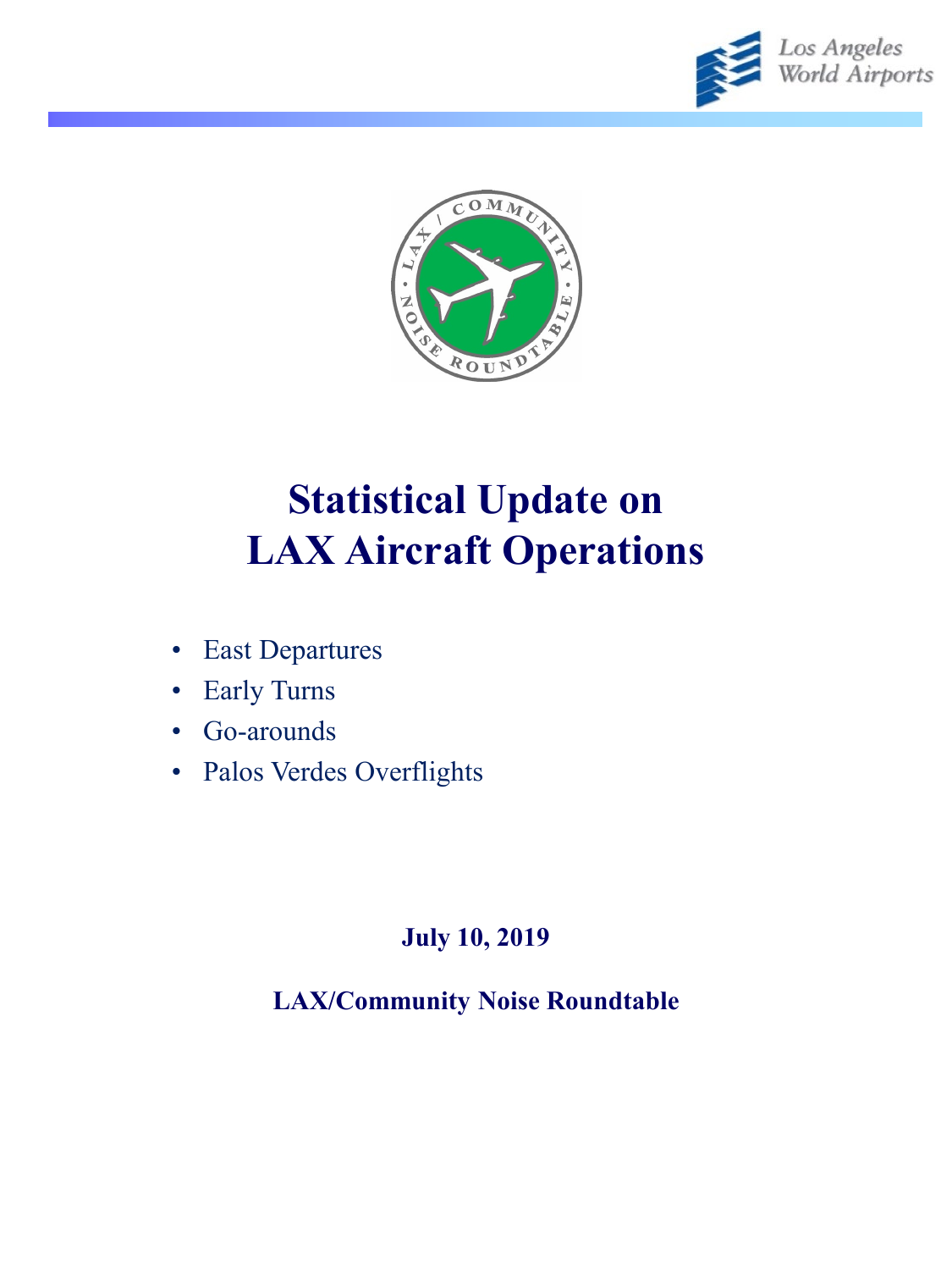#### Non-Conforming East Departures Midnight to 6:30 AM



The graphs below show a summary of aircraft operations departing to the east while the airport is still conducting westerly departures between midnight and 6:30 a.m. These individual easterly departures usually occur when the pilot of a heavy aircraft (e.g. B747s) determines that the tail wind is too great for the weight of the aircraft and requests to depart east into the wind for aircraft safety.





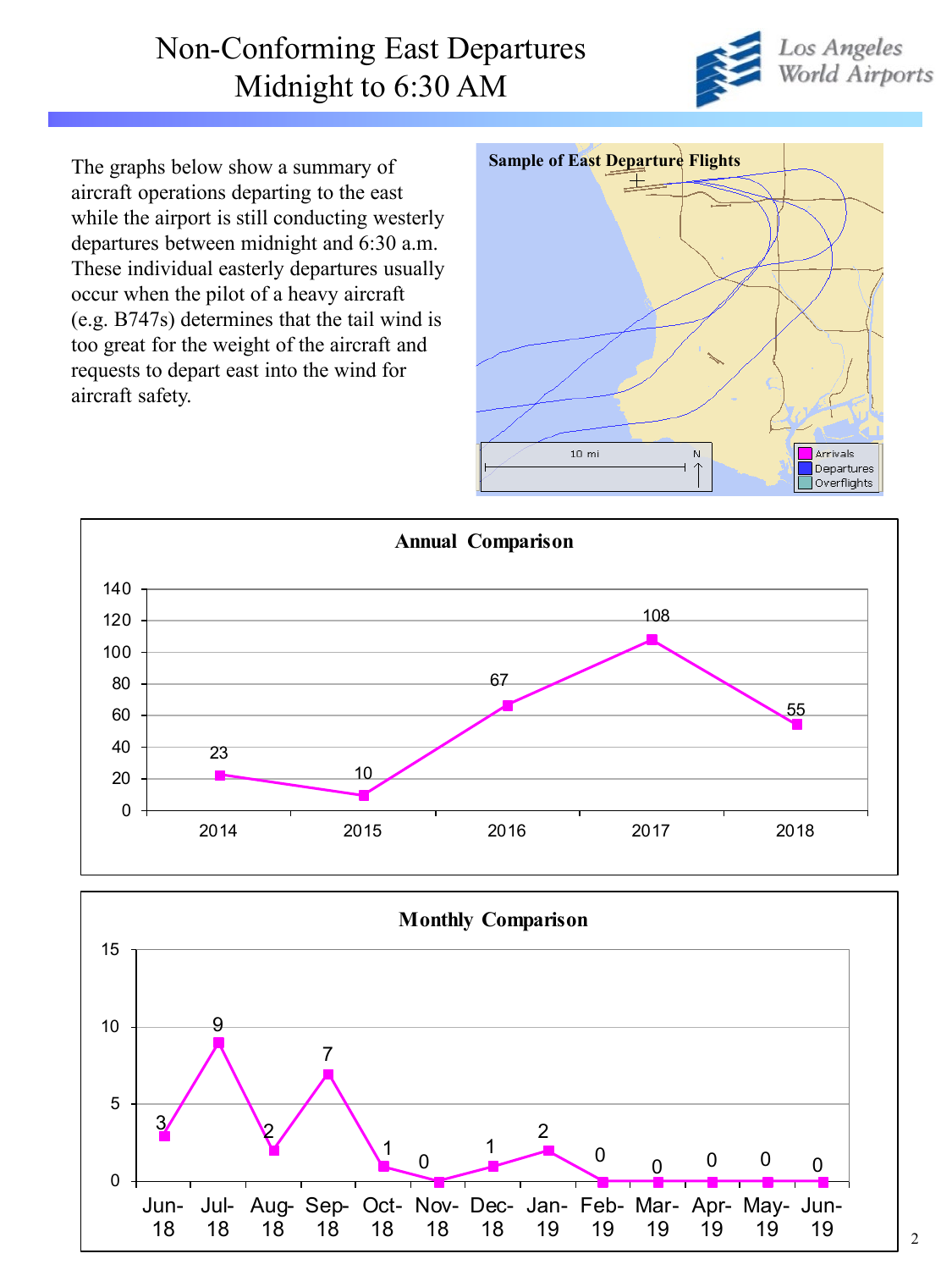Los Angeles<br>World Airports

# Early Turns to the North

An "early turn" occurs when an aircraft on a westerly departure from any of the four LAX runways initiates a turn prior to reaching the shoreline that results in the aircraft flying over the community to either the north or south of the airport. The graphs below show the number of early turns that flew over the community to the north of the airport.





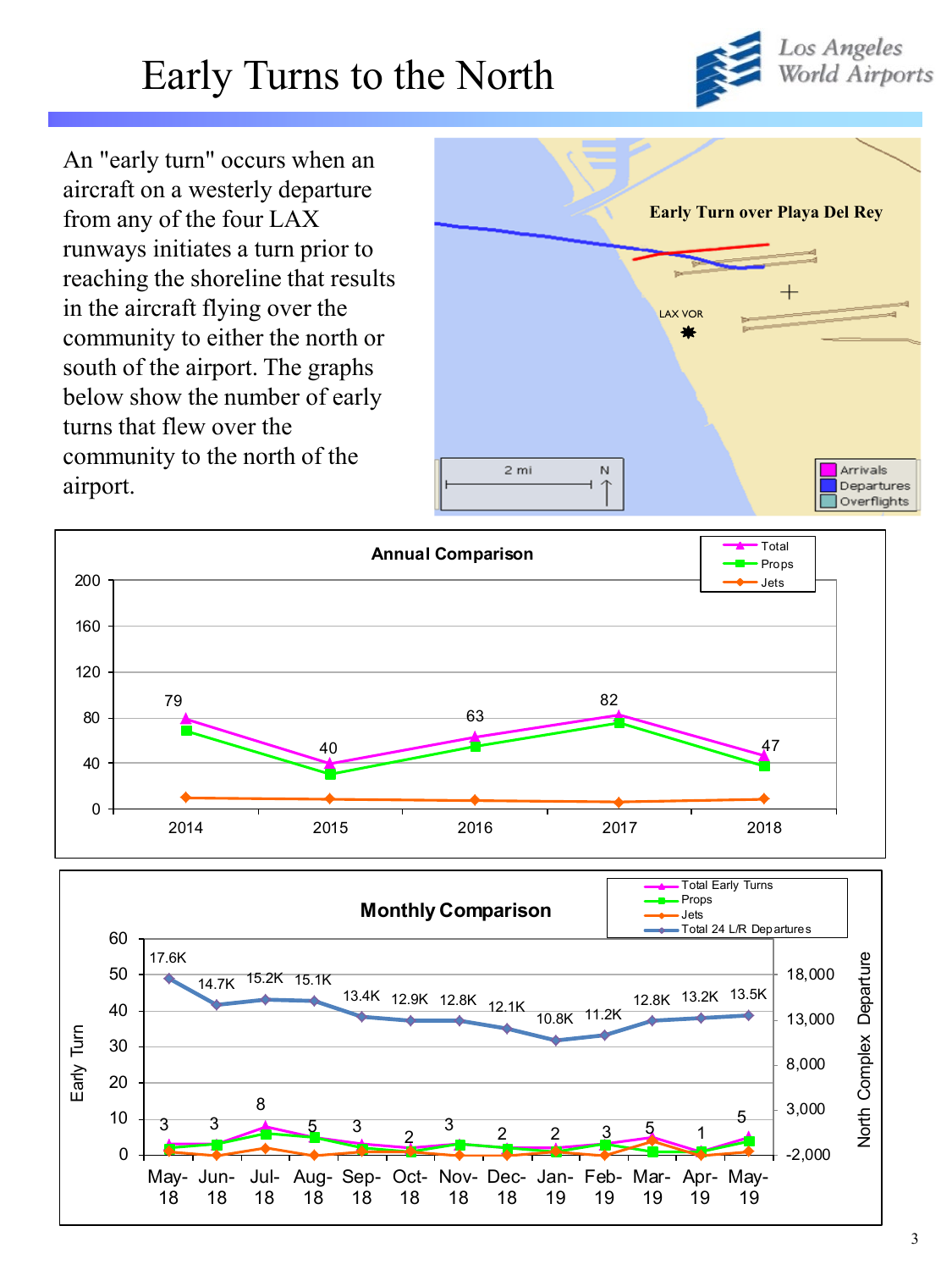# Early Turns to the South



The graphs below show the number of early turns that flew over the community to the south of the airport.

**Note:** The increase in early turns in 2018 is due to Rwy 25R closure on the south complex for reconstruction that occurred from January 2018 to May 2018.





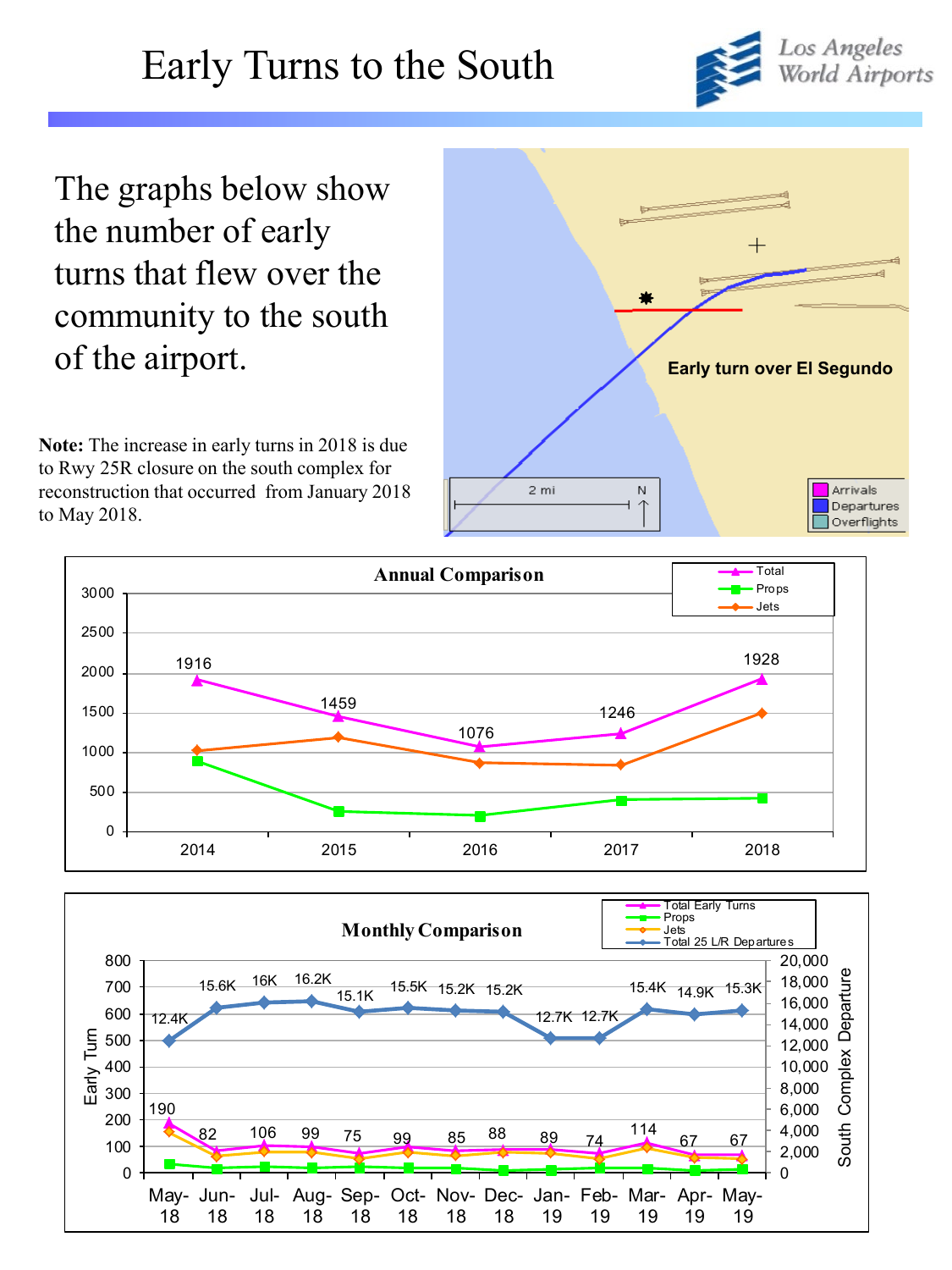# Early Turn Breakdown



The graphs below show the breakdown of early turns by gate and the results of early turn investigation.





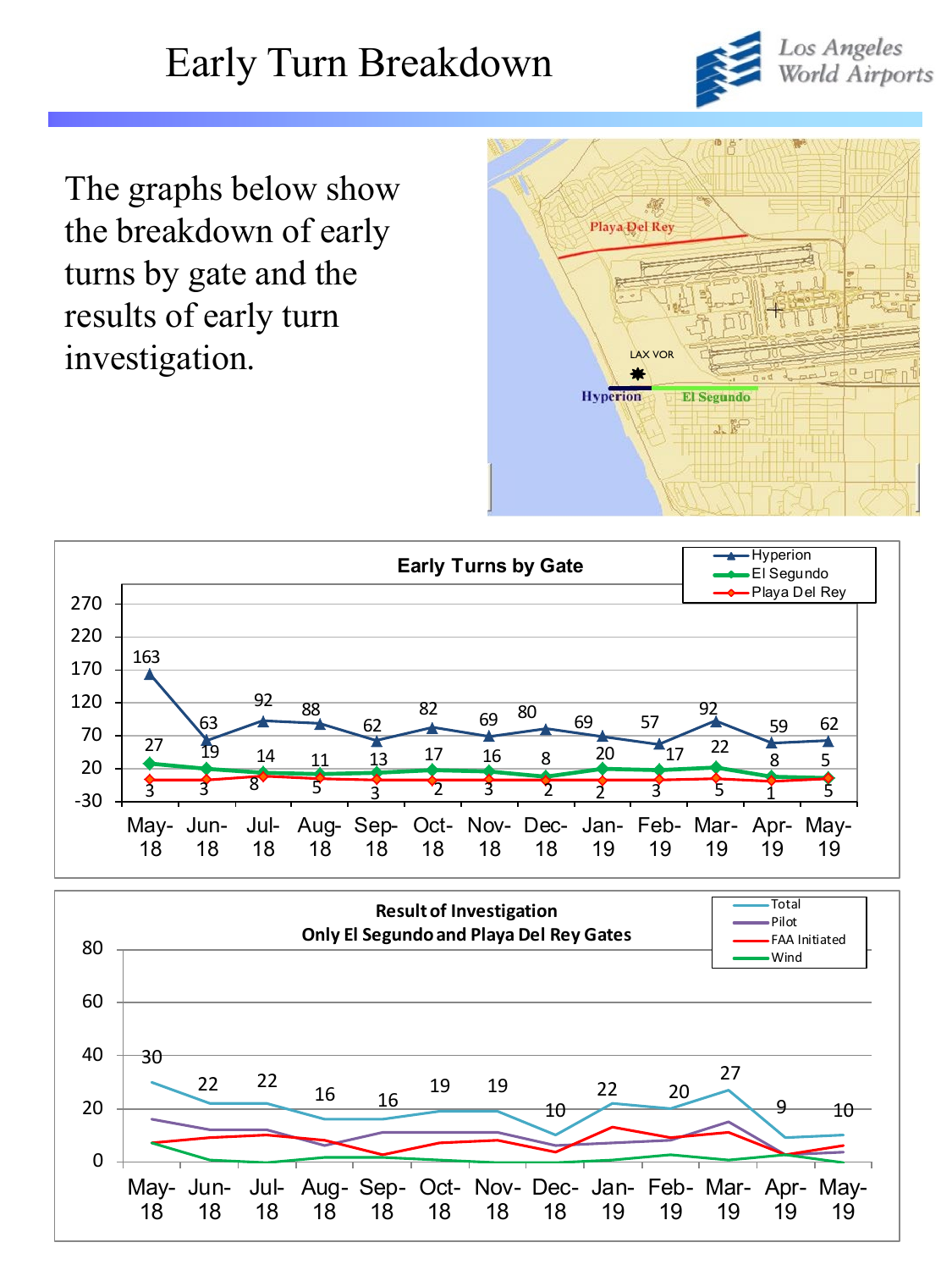## Go-Arounds



Go-arounds usually occur when **Example** of Go-arounds aircraft are unable to land on their first attempt and would have to circle back around to rejoin the arrival route to land at LAX. The graphs below provide statistics for the number of go-arounds at LAX.





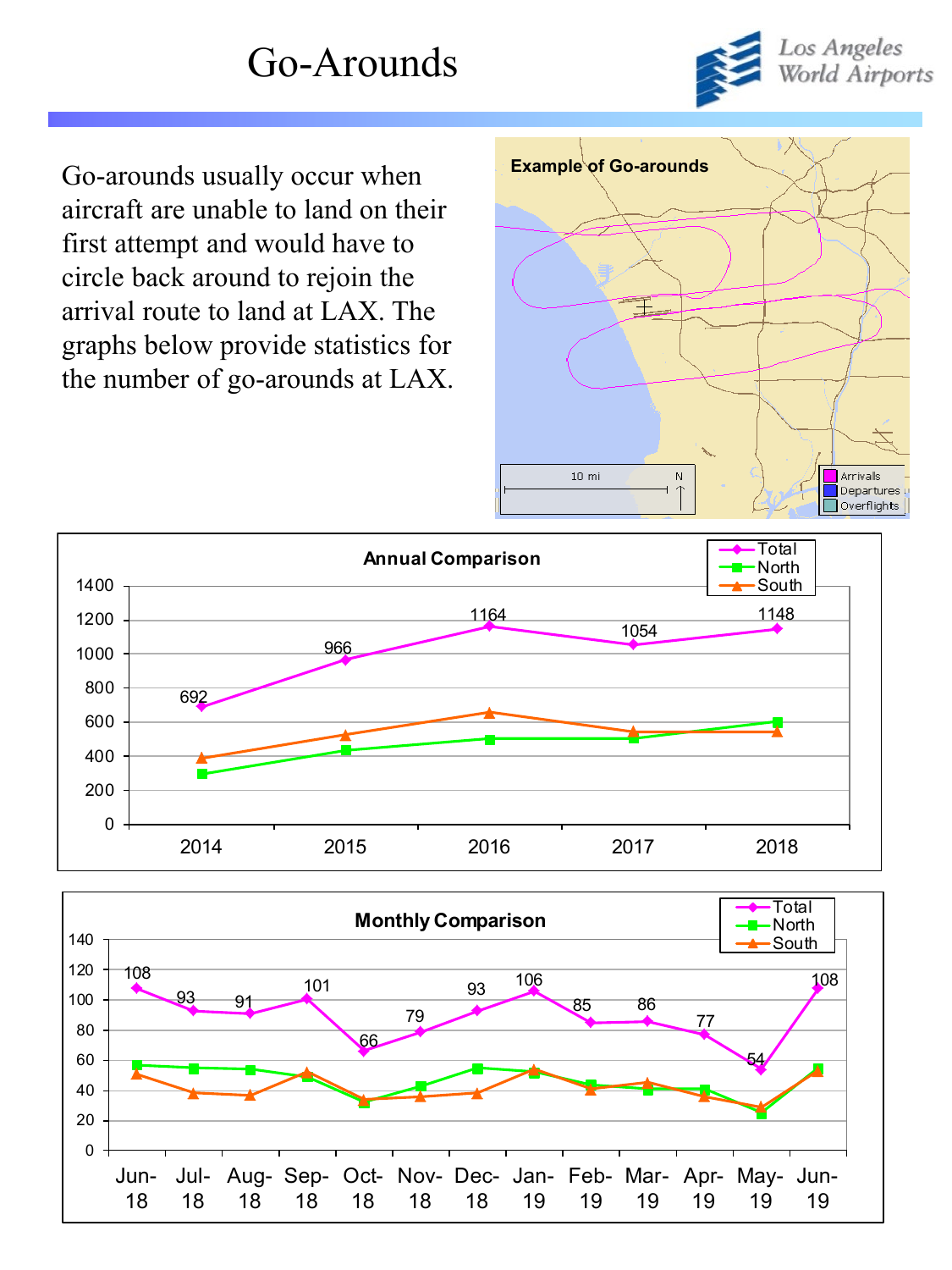# Go-Arounds – Not Maintaining RWY Headings



The graphs below provide statistics for the number of go-arounds that did not maintain runway headings and flew over communities to the north or south of LAX.





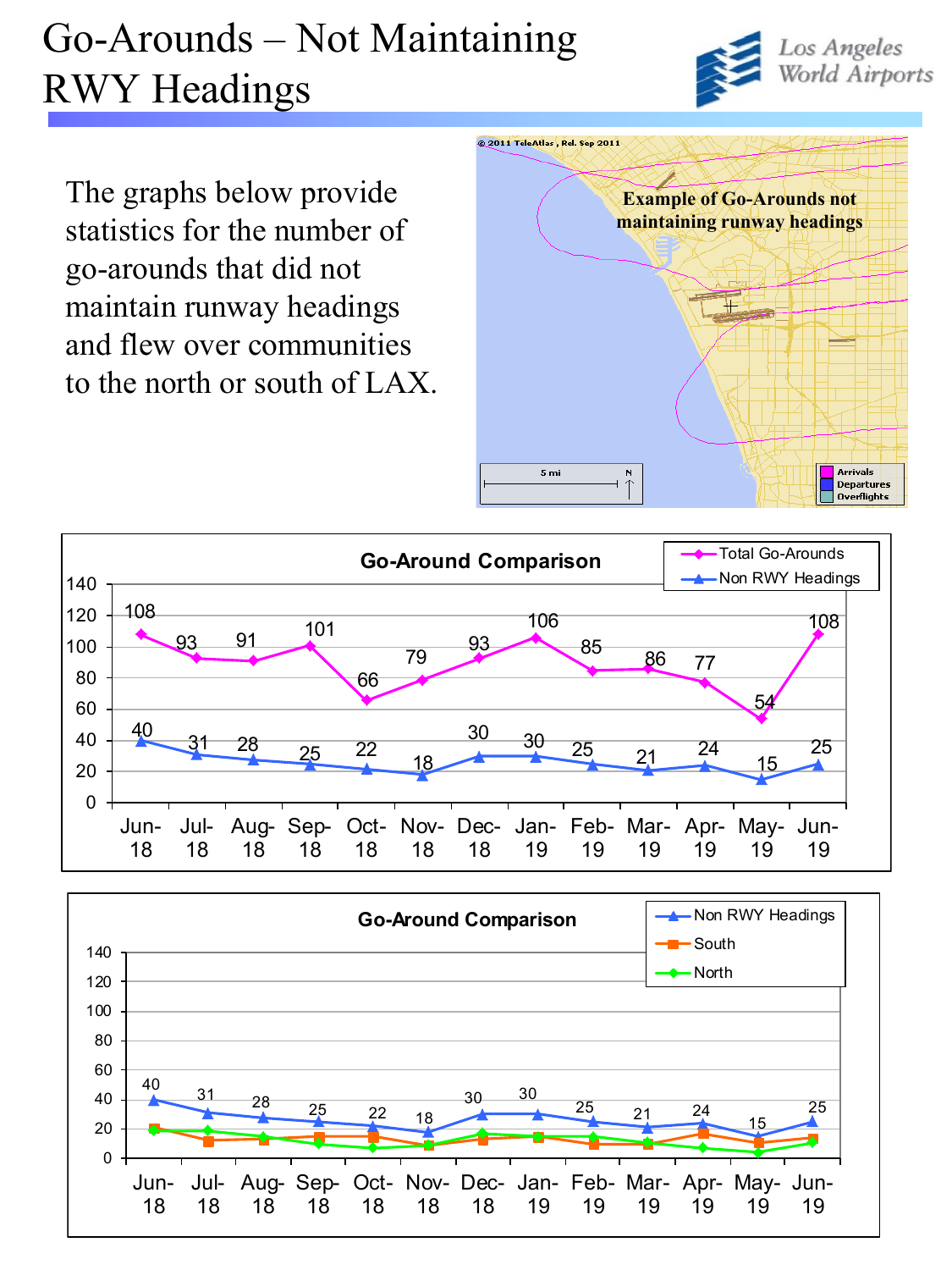### Palos Verdes Peninsula – Turboprop Overflights

The graphs below show statistics of southbound turboprop aircraft that depart from LAX and fly over the Palos Verdes Peninsula, following an established FAA departure route.

**Note:** Prior to SkyWest's fleet mix change (turboprop to jet aircraft) in early 2015, the number of southbound turboprop departures were about 800 per month, with around 300 aircraft flying over the PV Peninsula.

#### Sample Turboprop Departure Flight Track







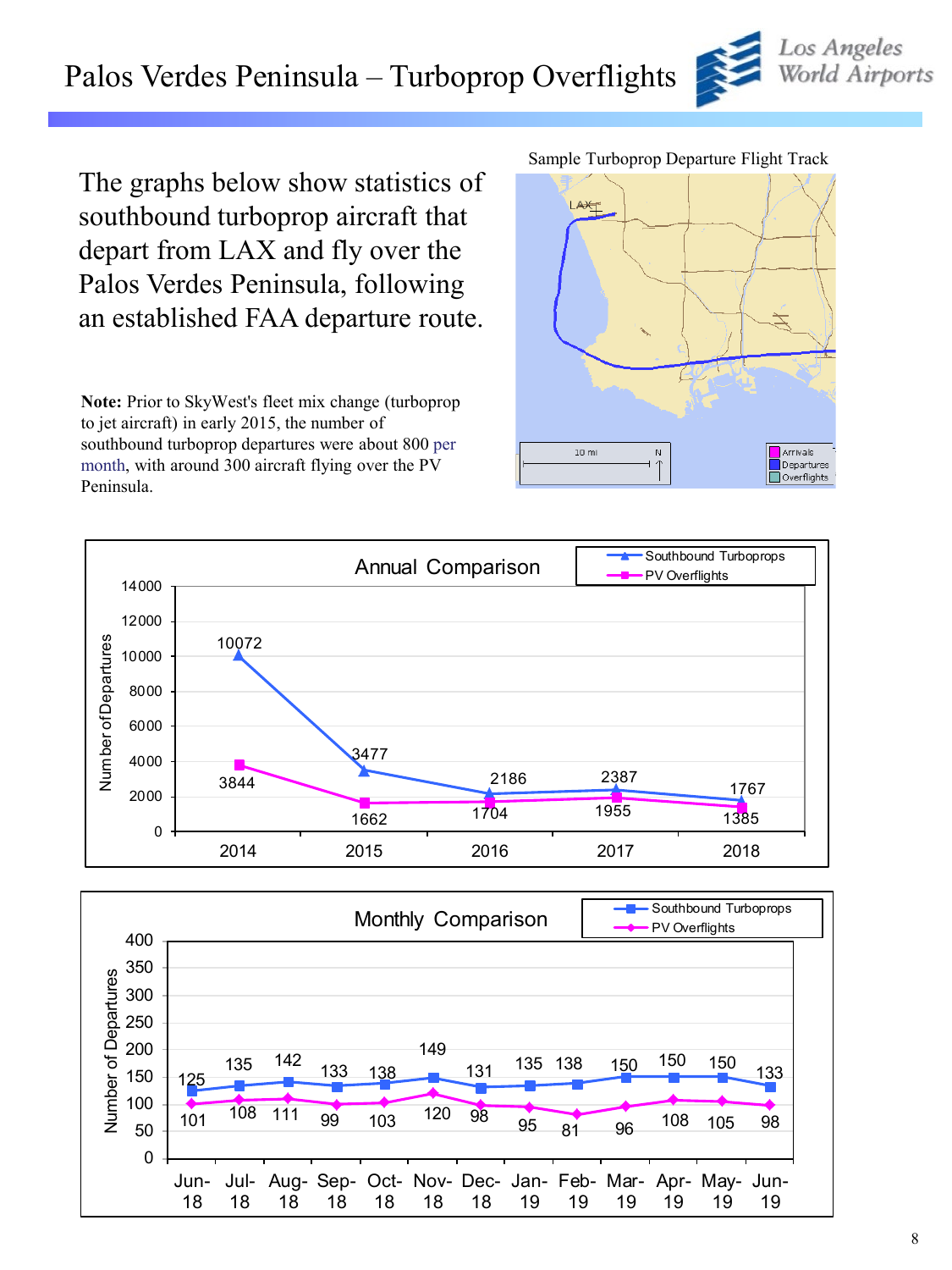

#### Turboprop Altitudes over PV Peninsula

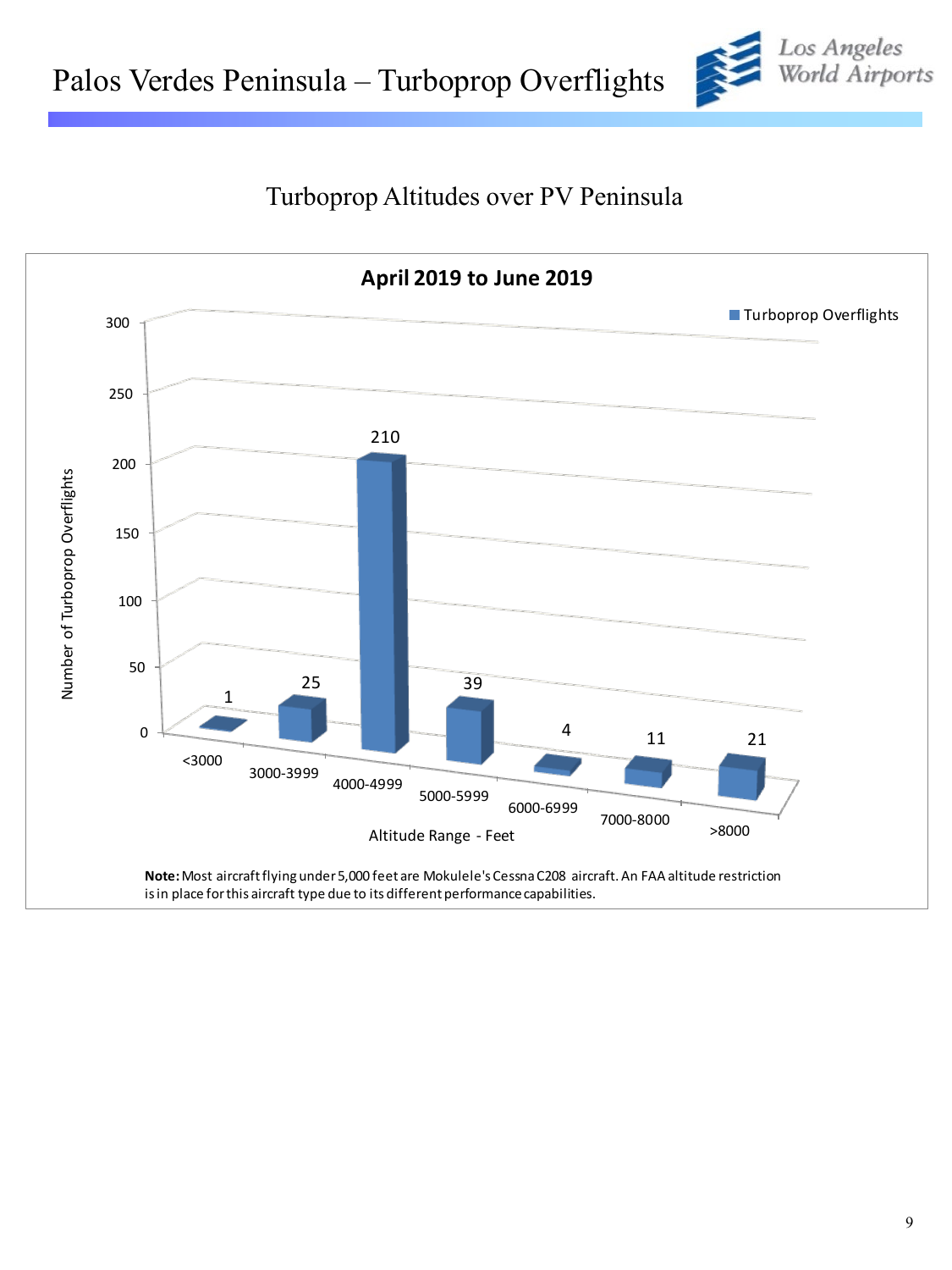

The graphs below show the total number of jets turning south upon departure from LAX and the number of those departures that fly over the Palos Verdes Peninsula.

Sample Jet Departure Flight Track Over PV Peninsula